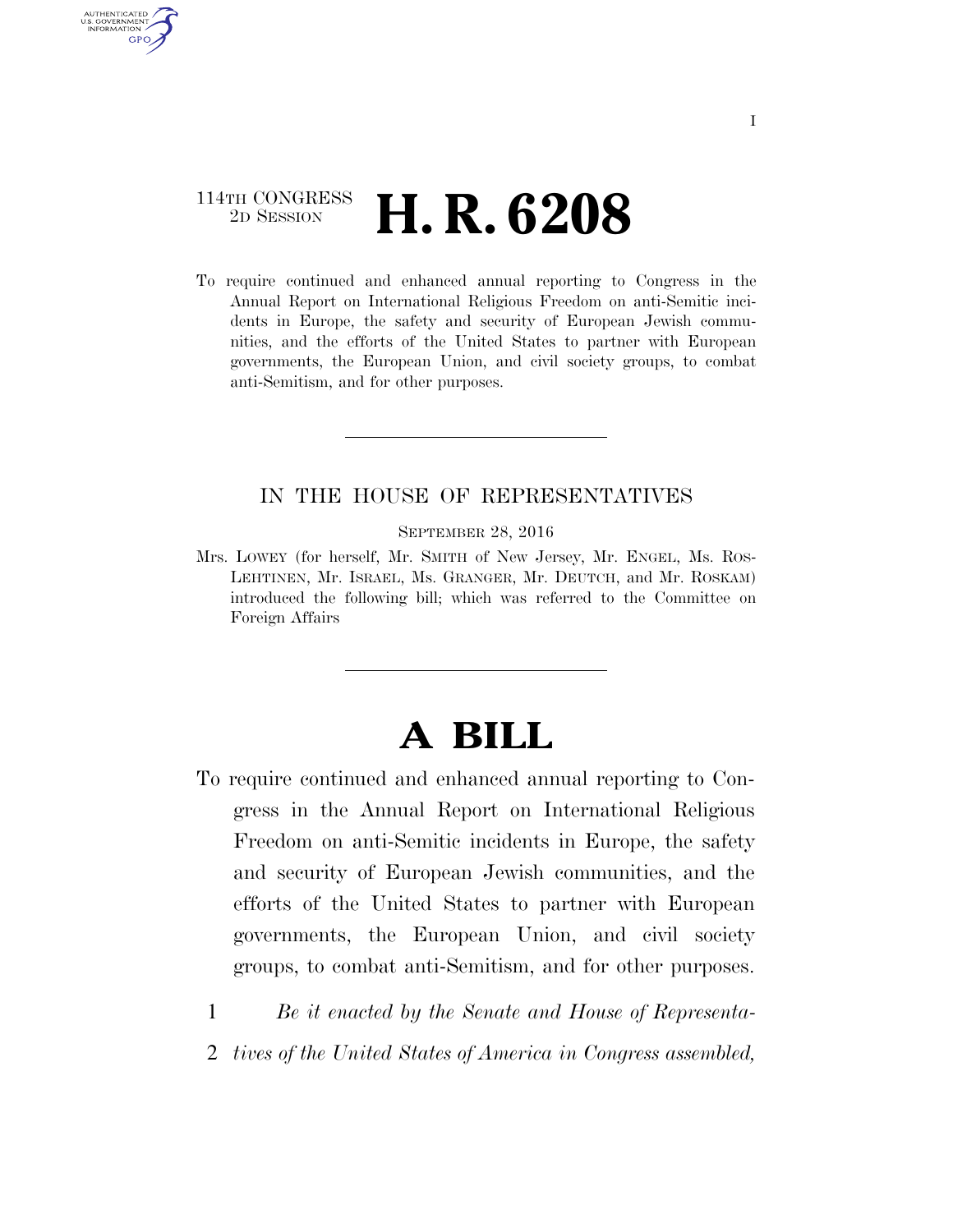#### **SECTION 1. SHORT TITLE.**

 This Act may be cited as the ''Combating European Anti-Semitism Act of 2016''.

#### **SEC. 2. FINDINGS.**

Congress finds the following:

 (1) During the past decade, there has been a steady increase in anti-Semitic incidents in Europe, resulting in European Jews being the targets of physical and verbal harassment and even lethal ter- rorist attacks, all of which has eroded personal and communal security and the quality of daily Jewish life.

 (2) According to reporting by the European Union Agency for Fundamental Rights (FRA), be- tween 2005 and 2014, anti-Semitic incidents in- creased in France from 508 to 851; in Germany from 60 to 173; in Belgium from 58 to 130; in Italy from 49 to 86; and in the United Kingdom from 459 to 1,168.

 (3) Anti-Zionism has at times devolved into anti-Semitic attacks, prompting condemnation from many European leaders, including French Prime Minister Manuel Valls, British Prime Minister David Cameron, and German Chancellor Angela Merkel.

•**HR 6208 IH** (4) Since 2010, the Department of State has adhered to the working definition of Anti-Semitism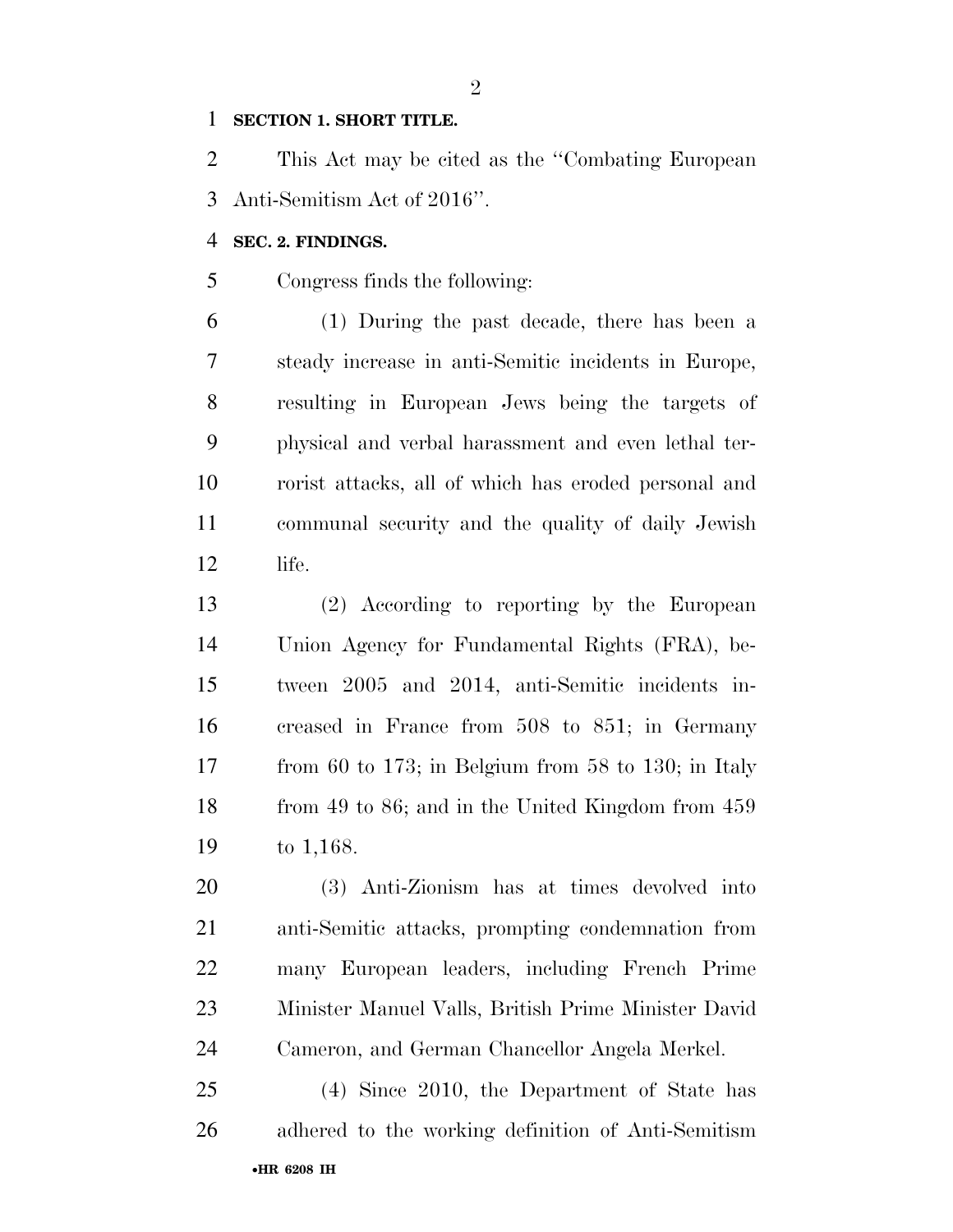| $\mathbf{1}$   | by the European Monitoring Center on Racism and   |
|----------------|---------------------------------------------------|
| $\overline{2}$ | Xenophobia (EUMC). Some contemporary examples     |
| 3              | of anti-Semitism include the following:           |
| $\overline{4}$ | (A) Calling for, aiding, or justifying the        |
| 5              | killing or harming of Jews (often in the name     |
| 6              | of a radical ideology or an extremist view of re- |
| 7              | ligion).                                          |
| 8              | (B) Making mendacious, dehumanizing,              |
| 9              | demonizing, or stereotypical allegations about    |
| 10             | Jews as such, or the power of Jews as a collec-   |
| 11             | tive, especially, but not exclusively, the myth   |
| 12             | about a world Jewish conspiracy or of Jews        |
| 13             | controlling the media, economy, government, or    |
| 14             | other societal institutions.                      |
| 15             | (C) Accusing Jews as a people of being re-        |
| 16             | sponsible for real or imagined wrongdoing com-    |
| 17             | mitted by a single Jewish person or group, the    |
| 18             | State of Israel, or even for acts committed by    |
| 19             | non-Jews.                                         |
| 20             | (D) Accusing the Jews as a people, or             |
| 21             | Israel as a state, of inventing or exaggerating   |
| 22             | the Holocaust.                                    |
| 23             | (E) Accusing Jewish citizens of being more        |
| 24             | loyal to Israel, or to the alleged priorities of  |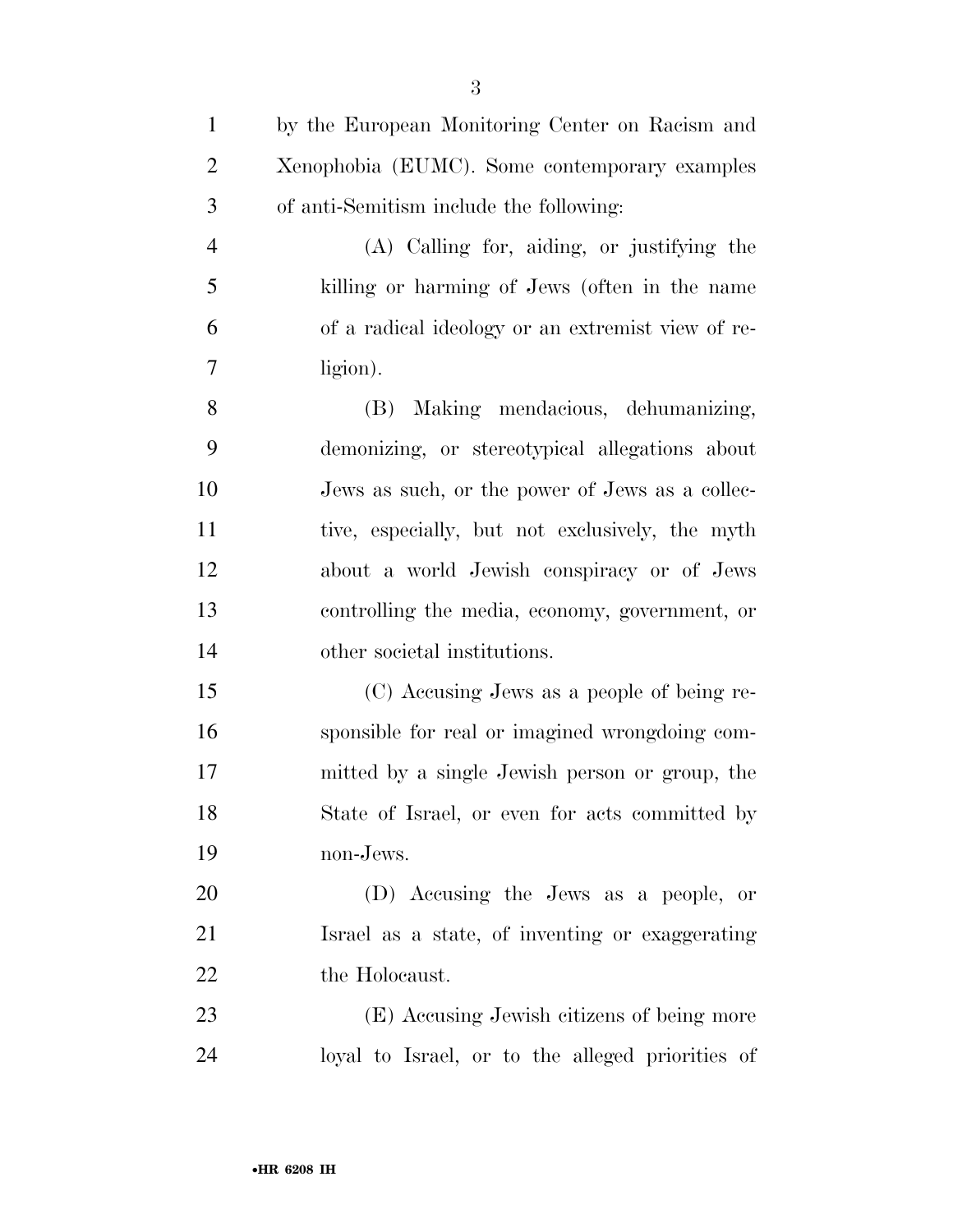Jews worldwide, than to the interest of their own countries.

 (5) On October 16, 2004, the President signed into law the Global Anti-Semitism Review Act of 2004. This law provides the legal foundation for a reporting requirement provided by the Department of State annually on anti-Semitism around the world.

 (6) In November 2015, the House of Rep- resentatives passed H. Res. 354 by a vote of 418– 0, urging the Secretary of State to continue robust United States reporting on anti-Semitism by the De- partment of State and the Special Envoy to Combat and Monitor Anti-Semitism.

 (7) In 2016, the International Holocaust Re- membrance Alliance (IHRA), comprised of 31 mem- ber countries, adopted a working definition of anti- Semitism which stated: ''Anti-Semitism is a certain perception of Jews, which may be expressed as ha- tred toward Jews. Rhetorical and physical mani- festations of anti-Semitism are directed toward Jew- ish or non-Jewish individuals and/or their property, toward Jewish community institutions and religious facilities.''.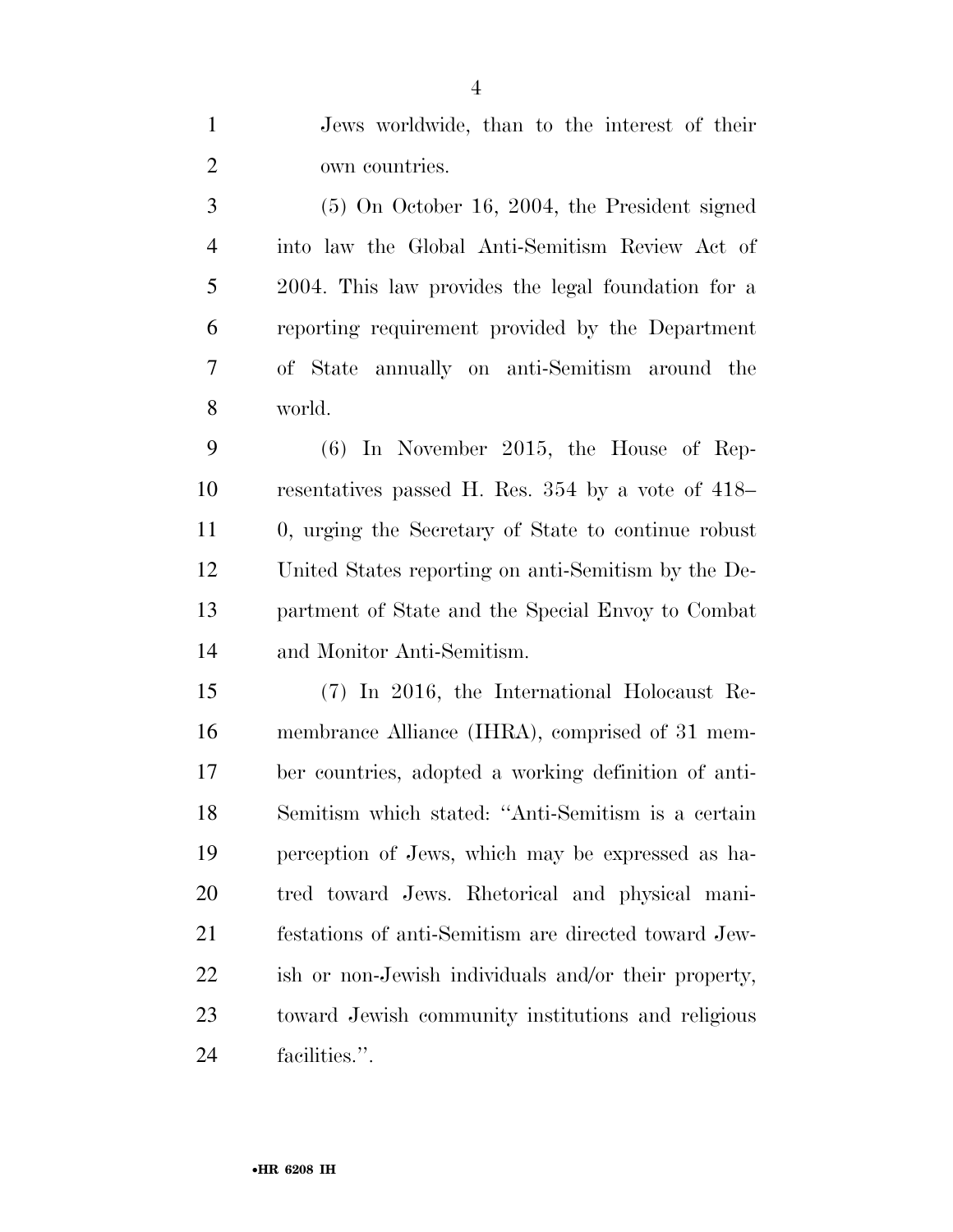(8) The IHRA further clarified that manifesta- tions of anti-Semitism might also target the State of Israel, conceived of as a Jewish collectivity. Anti- Semitism frequently charges Jews with conspiring to harm humanity, and it is often used to blame Jews for ''why things go wrong''. It is expressed in speech, writing, visual forms, and action, and em- ploys sinister stereotypes and negative character traits.

#### **SEC. 3. SENSE OF CONGRESS.**

11 It is the sense of Congress that—

 (1) it is in the national interest of the United States to combat anti-Semitism at home and abroad; (2) anti-Semitism is a challenge to the basic principles of tolerance, pluralism, and democracy, and the shared values that bind Americans and Eu-ropeans together;

 (3) there is an urgent need to ensure the safety and security of European Jewish communities, in- cluding synagogues, schools, cemeteries, and other institutions;

 (4) the United States should continue to em- phasize the importance of combating anti-Semitism in multilateral bodies, including the United Nations,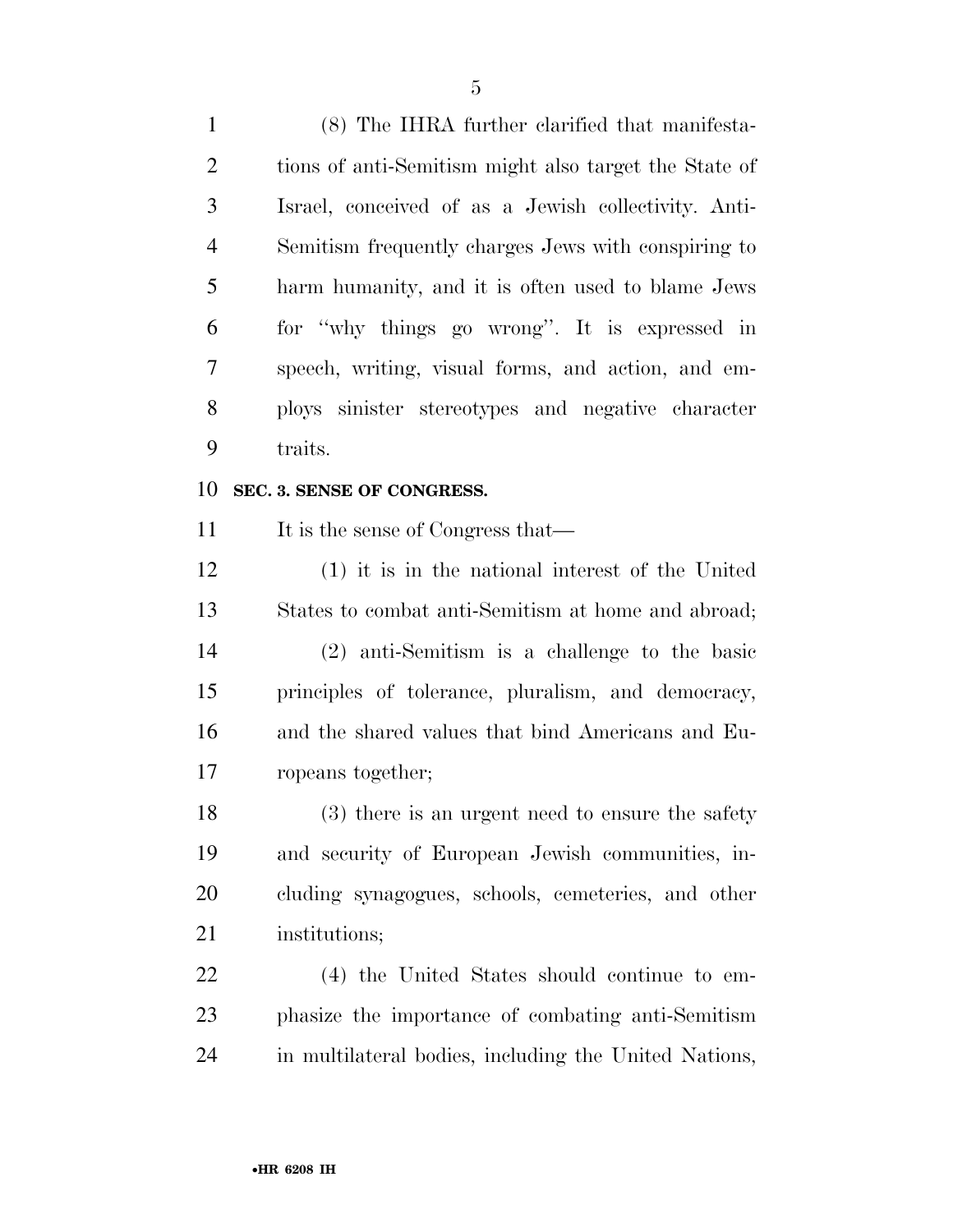| $\mathbf{1}$   | European Union institutions, and the Organization        |
|----------------|----------------------------------------------------------|
| $\overline{2}$ | for Security and Cooperation in Europe;                  |
| 3              | (5) the Department of State should continue to           |
| $\overline{4}$ | thoroughly document acts of anti-Semitism and anti-      |
| 5              | Semitic incitement that occur around the world, and      |
| 6              | should continue to encourage other countries to do       |
| 7              | the same, and share their findings; and                  |
| 8              | (6) the Department of State should continue to           |
| 9              | work to encourage adoption by national government        |
| 10             | institutions and multi-lateral institutions of a work-   |
| 11             | ing definition of anti-Semitism similar to the one       |
| 12             | adopted in the International Holocaust Remem-            |
|                |                                                          |
| 13             | brance Alliance context.                                 |
| 14             | SEC. 4. ANNUAL REPORTING ON THE STATE OF ANTI-SEMI-      |
| 15             | TISM IN EUROPE.                                          |
| 16             | Paragraph $(1)$ of section $102(b)$ of the International |
| 17             | Religious Freedom Act of 1998 (22 U.S.C. 6412) is        |
| 18             | amended by adding at the end the following new subpara-  |
| 19             | graph:                                                   |
| 20             | "(G) ANTI-SEMITISM IN EUROPE.—In ad-                     |
| 21             | dition to the information required under clause          |
| 22             | $(iv)$ of subparagraph $(A)$ , with respect to each      |
| 23             | European country in which verbal or physical             |
| 24             | threats or attacks are particularly significant          |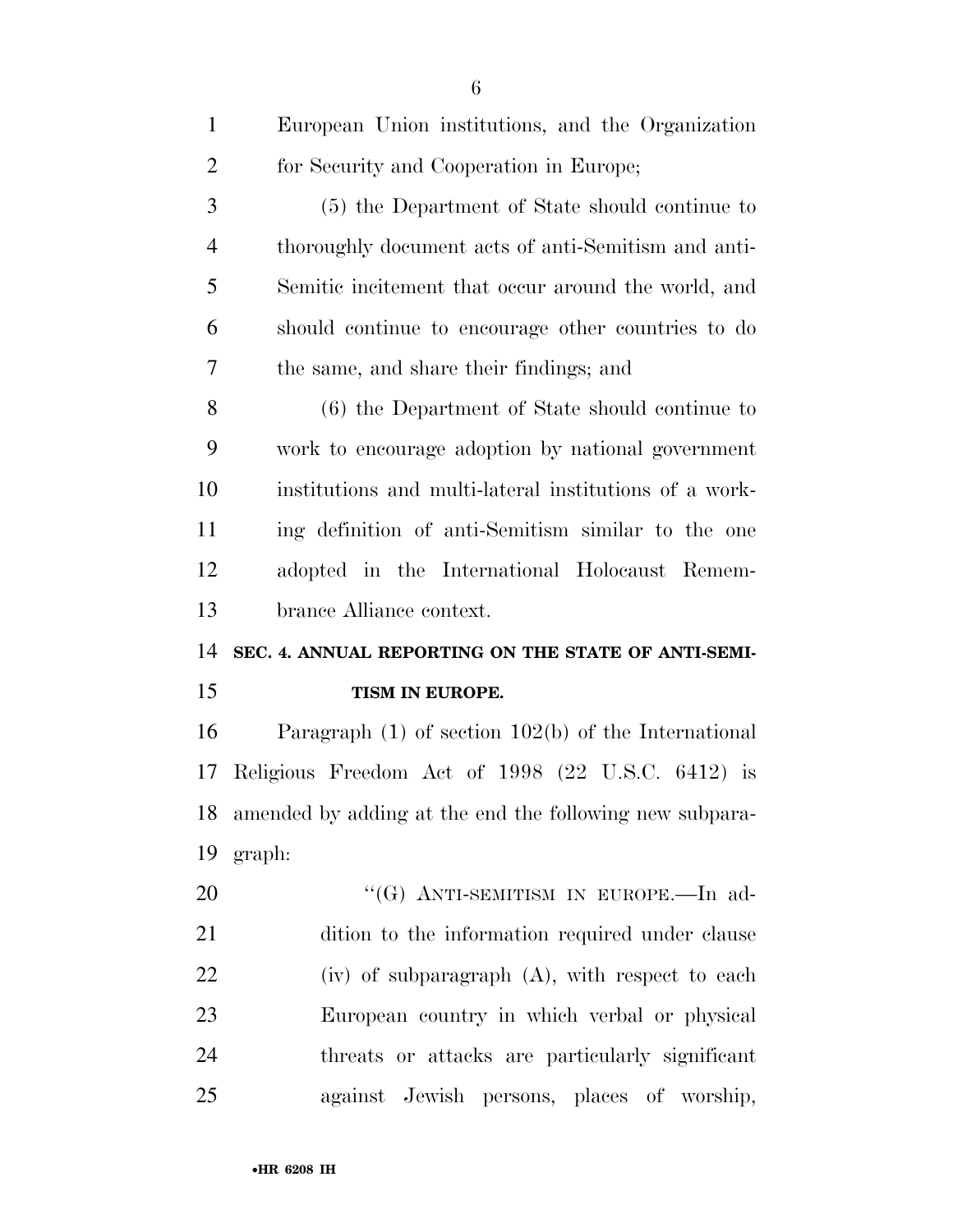| $\mathbf{1}$   | schools, cemeteries, and other religious institu- |
|----------------|---------------------------------------------------|
| $\overline{2}$ | tions, a description of—                          |
| 3              | "(i) the security challenges and needs            |
| $\overline{4}$ | of European Jewish communities and Eu-            |
| 5              | ropean law enforcement agencies in such           |
| 6              | countries to better protect such commu-           |
| $\tau$         | nities;                                           |
| 8              | "(ii) to the extent practicable, the ef-          |
| 9              | forts of the United States Government             |
| 10             | over the reporting period to partner with         |
| 11             | European law enforcement agencies and             |
| 12             | civil society groups regarding the sharing        |
| 13             | of information and best practices to com-         |
| 14             | bat anti-Semitic incidents in Europe;             |
| 15             | "(iii) European educational program-              |
| 16             | ming and public awareness initiatives that        |
| 17             | aim to collaborate on educational curricula       |
| 18             | and campaigns that impart shared values           |
| 19             | of pluralism and tolerance, and showcase          |
| 20             | the positive contributions of Jews in cul-        |
| 21             | ture, scholarship, science, and art, with         |
|                |                                                   |

special attention to those segments of the

population that exhibit a high degree of

anti-Semitic animus; and